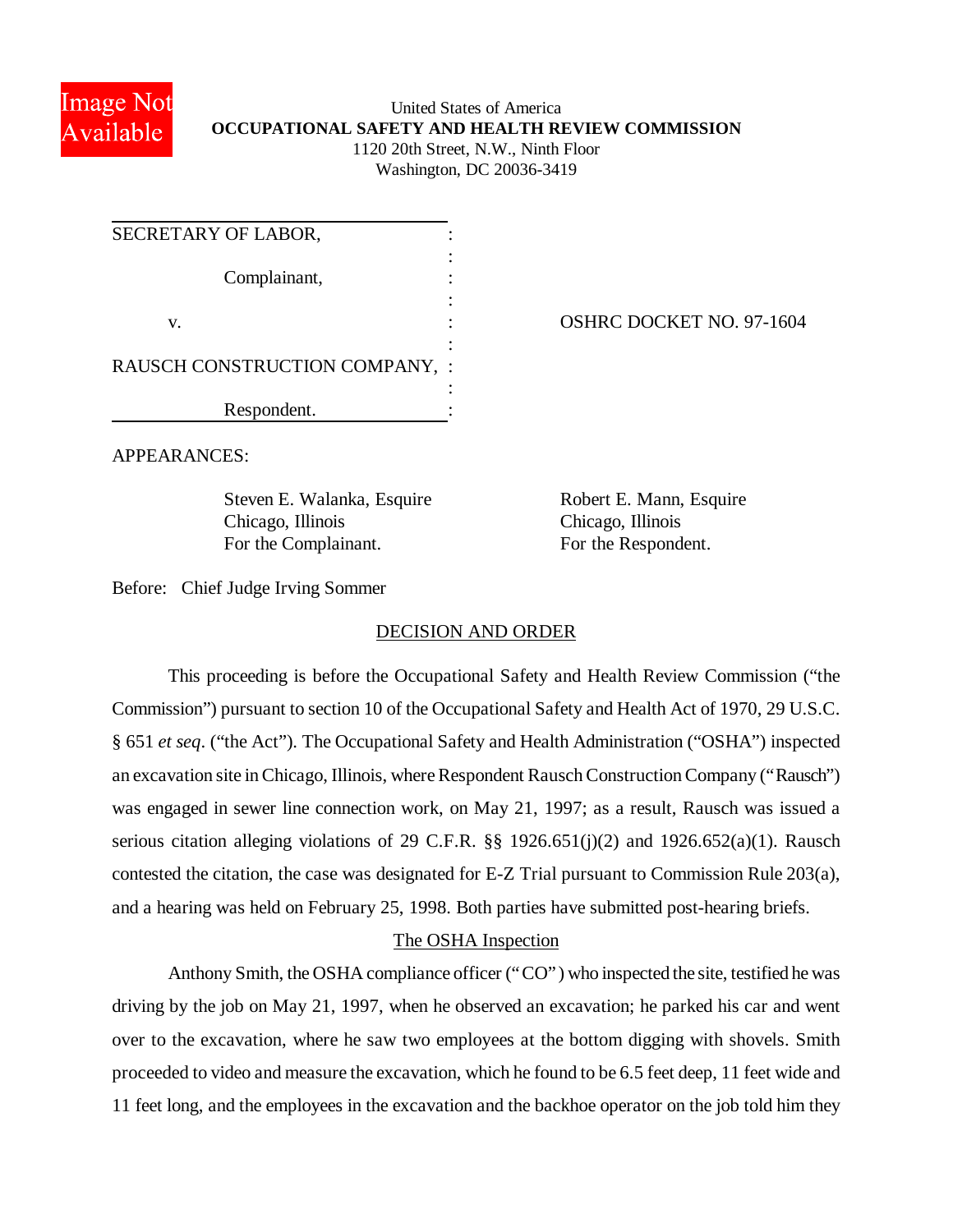worked for Rausch; the backhoe operator went to get Robert Broyles, the site superintendent, after which Smith introduced himself to Broyles and discussed the excavation with him. Smith pointed out that the soil was Type C, that the excavation walls were vertical, and that they should have been sloped at 34 degrees and the spoil pile on the excavation's north edge should have been set back at least 2 feet; Broyles agreed with Smith, and told him he would have the backhoe operator slope the walls and move the pile back from the edge. The citation was issued on August 21, 1997.<sup>1</sup> (Tr. 5-34)

### Citation 1 - Item 2

This item alleges a violation of 29 C.F.R. 1926.652(a)(1), which states as follows:

Each employee in an excavation shall be protected from cave-ins by an adequate protective system designed in accordance with paragraph (b) or (c) of this section except when: (i) Excavations are made entirely in stable rock; or (ii) Excavations are less than 5 feet (1.52m) in depth and examination of the ground by a competent person provides no indication of a potential cave-in.

Table B-1 in Appendix A to the excavations standard sets out the following maximum allowable slopes for excavations less than 20 feet deep:

| <b>Stable Rock</b> | Vertical (90 degrees)        |
|--------------------|------------------------------|
| Type A             | $3/4:1$ (53 degrees)         |
| Type B             | 1:1 $(45$ degrees)           |
| Type C             | $11/2:1(34 \text{ degrees})$ |

The CO's testimony, as summarized above, was that the soil at the site was Type C, that the excavation was 6.5 feet deep, and that the north and south walls were vertical and should have been sloped at 34 degrees. (Tr. 10-17; 21-28; 32-33). Rausch does not dispute that the soil at the site was Type C, which, pursuant to Table B-1, is required to be sloped at 34 degrees. However, Rausch does dispute the CO's measurements, and contends that the Secretary has not demonstrated the alleged violation because she has not shown that the excavation's depth was 5 feet or more.

In support of its contention, Rausch notes the testimony of Robert Broyles, the site superintendent, that the depth of the excavation, which was down to the pipe the employees were standing on to work, was 4.7 feet, based on his knowledge of the site and contract drawings relating

<sup>&</sup>lt;sup>1</sup>Item 2 of the citation states that the excavation was 11 feet wide and 14 feet long and that it had "vertical unsupported side walls." However, it is clear from the CO's narration on C-1, his video, that he measured both the width and length to be 11 feet; it is also clear that the walls at issue were the north and south sides of the excavation. (Tr. 11-18; 22-26; C-1-4).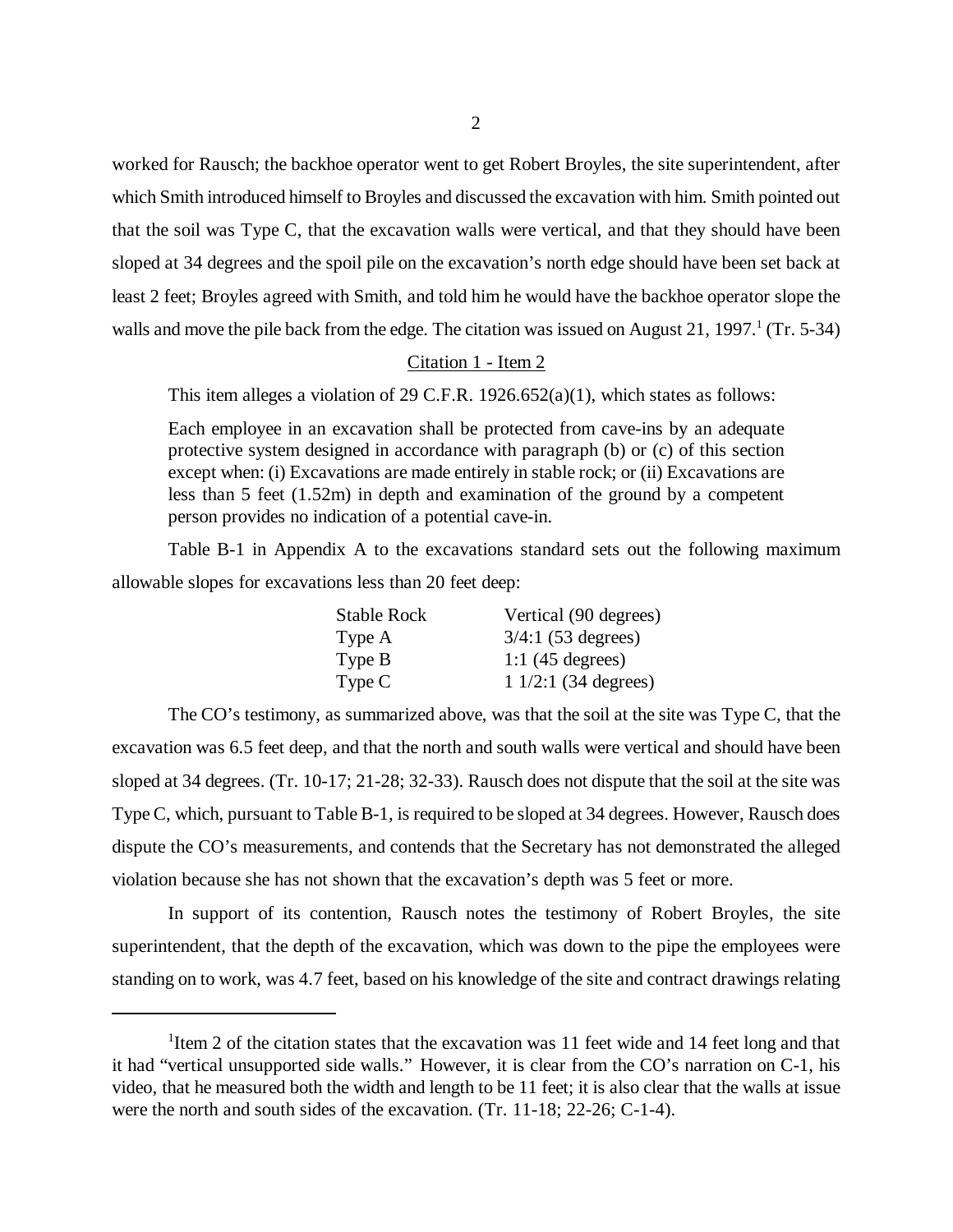to the job. (Tr. 59-76; 89-95). Rausch also notes various problems with the way the CO measured the depth, *i.e.*, his placing his trench pole against the slope of the north wall, his embedding the pole into the soil at the bottom of the excavation, and his measuring the depth at a point other than where the employees were; according to Rausch, these actions rendered the measurement inaccurate. I disagree. First, the CO's testimony, as well as C-1, his video, and C-2-5, stills made from his video, convince me the north and south walls were essentially vertical and that placing the pole against the north wall, as shown in C-4, accurately measured the depth. (Tr. 10-11; 14; 17; 25-28; 36-40; 53-54). Second, while the CO agreed the pole was sunk into the soil about 6 inches, he indicated that this was because the soil was very loose, sandy and granular, and that the employees would also have sunk into the soil somewhat when walking on it. (Tr. 10-12; 33-36; 40-42; 54-58). Third, that the CO took his measurement at a point other than where the employees were standing to work, as shown in C-2-3, does not persuade me of Rausch's contention, particularly since C-4 shows the trench pole against the north wall just behind the ladder the employees used to access the excavation. Fourth, Broyles conceded at the hearing that the excavation was over the employees' heads and that he did not actually measure the depth, and he admitted on C-1 that the excavation was about 6 feet deep and that it was not sloped as required.<sup>2</sup> (Tr. 90; 94).

Rausch also contends the Secretary failed to establish that it knew or should have known of the alleged violation. However, CO Smith testified that both Broyles and the backhoe operator told him that they were "competent persons" within the meaning of the OSHA excavations standard.<sup>3</sup> (Tr. 9-10; 18-21; 33). Moreover, Broyles testified that Rausch's trenching policy, which he said basically followed the OSHA guidelines, was that sloping or trench boxes were required in excavations 5 feet or more in depth; he further testified that the subject excavation was begun about mid-morning on the day of the inspection and that the employees had been in it for about an hour when the CO arrived

 $2$ On C-1, the CO is heard identifying himself upon Broyles' arrival at the excavation, after which Broyles identifies himself; the two are then heard discussing the excavation, and Broyles concedes that it is about 6 feet deep and that it is not properly sloped.

 $3$ The CO is heard questioning the backhoe operator and Broyles in this regard on C-1, to which both respond in the affirmative.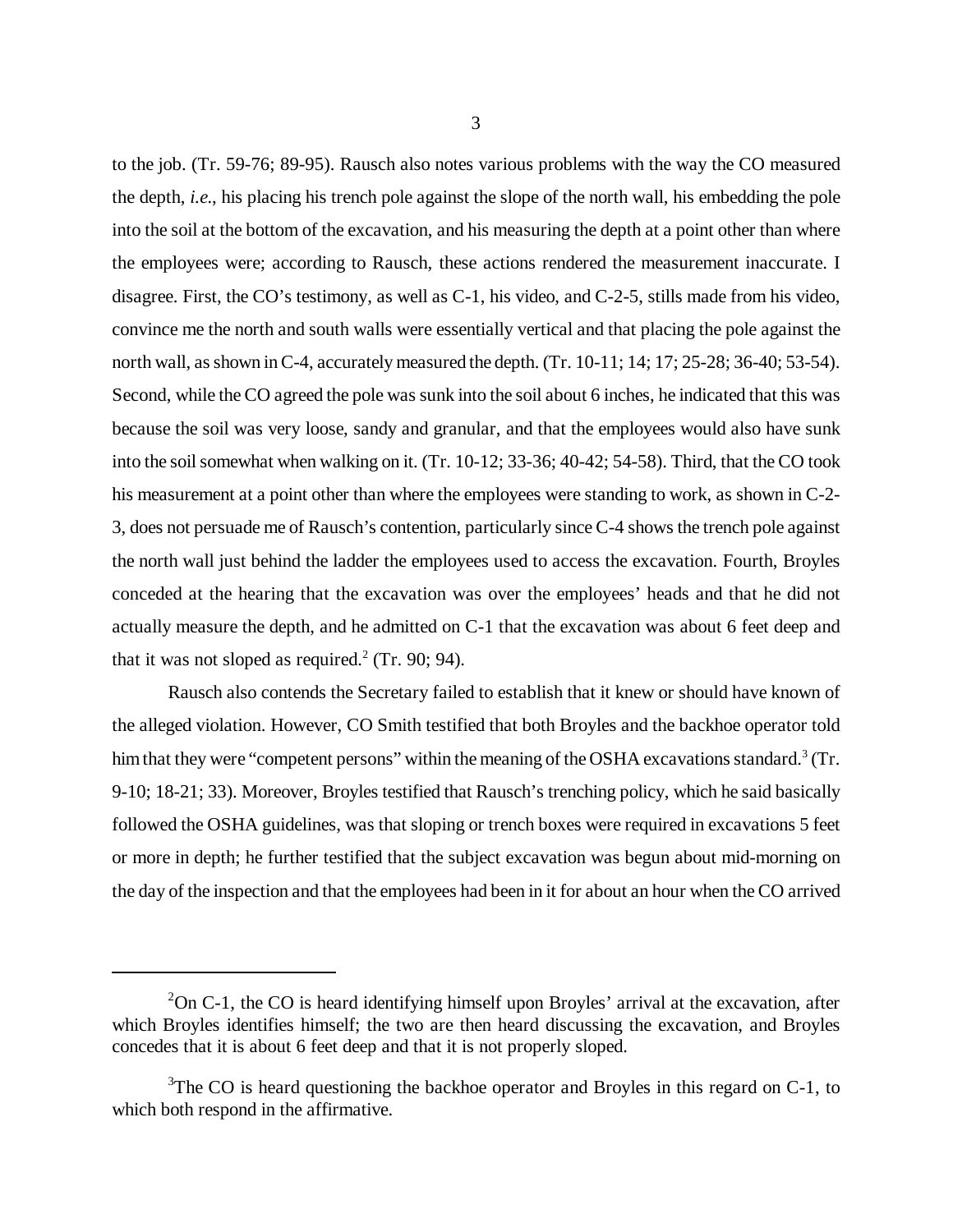early that afternoon. (Tr. 76; 85). On the basis of the record, it is my conclusion that Broyles, as the on-site superintendent, should have been aware of the excavation's condition.

Rausch's final contention is that the Secretary did not show that the excavation's condition represented a serious hazard. William Rausch, the company's vice-president and a civil engineer, testified that the soil at the site was fine aggregate sand which would have sloughed off or flowed into the excavation rather than caving in like a more cohesive soil would have; he also testified that if the walls of the excavation had failed the sand would have flowed in until it reached its natural angle of repose of 34 degrees, resulting in 3 feet of sand at the bottom of the excavation, and it was his opinion, in essence, that the employees could not have been seriously injured in such a failure. (Tr. 98-105). CO Smith, an OSHA CO for over eight years, testified that the failure of the walls could have resulted in the soil falling on the employees and serious injuries such as fractures, and that the hazard was exacerbated by the spoil pile sitting on the north edge of the excavation. (Tr. 5; 29-36; 53; 56-58). In comparing these two opinions, I note that Rausch did not mention the spoil pile in his testimony and that the pile is not indicated on R-11, his diagram of the excavation. Moreover, the standard presumes the hazard of a cave-in, and the CO's opinion, when considered with this presumption and the record in this case, is simply more persuasive than that of Rausch. I find the serious characterization appropriate, and this citation item is affirmed as a serious violation.

The proposed penalty for this item is \$3,000.00. The record indicates that the initiallyproposed penalty was \$5,000.00, that reductions of 30 and 10 percent, respectively, were given due to the company's size and lack of history of previous violations, and that no reduction for good faith was given because, *inter alia*, the condition was a high-gravity violation. (Tr. 8-9; 32-34; 49). *See also* R-1, Forms OSHA-1B. In light of the record as a whole, I conclude that the proposed penalty is appropriate; accordingly, the proposed penalty of \$3,000.00 is assessed.

#### Citation 1 - Item 1

This item alleges a violation of 29 C.F.R. 1926.651(j)(2), which provides as follows:

Employees shall be protected from excavated or other materials or equipment that could pose a hazard by falling or rolling into excavations. Protection shall be provided by placing and keeping such materials or equipment at least 2 feet (.61m) from the edge of excavations, or by the use of retaining devices that are sufficient to prevent materials or equipment from falling or rolling into excavations, or by a combination of both if necessary.